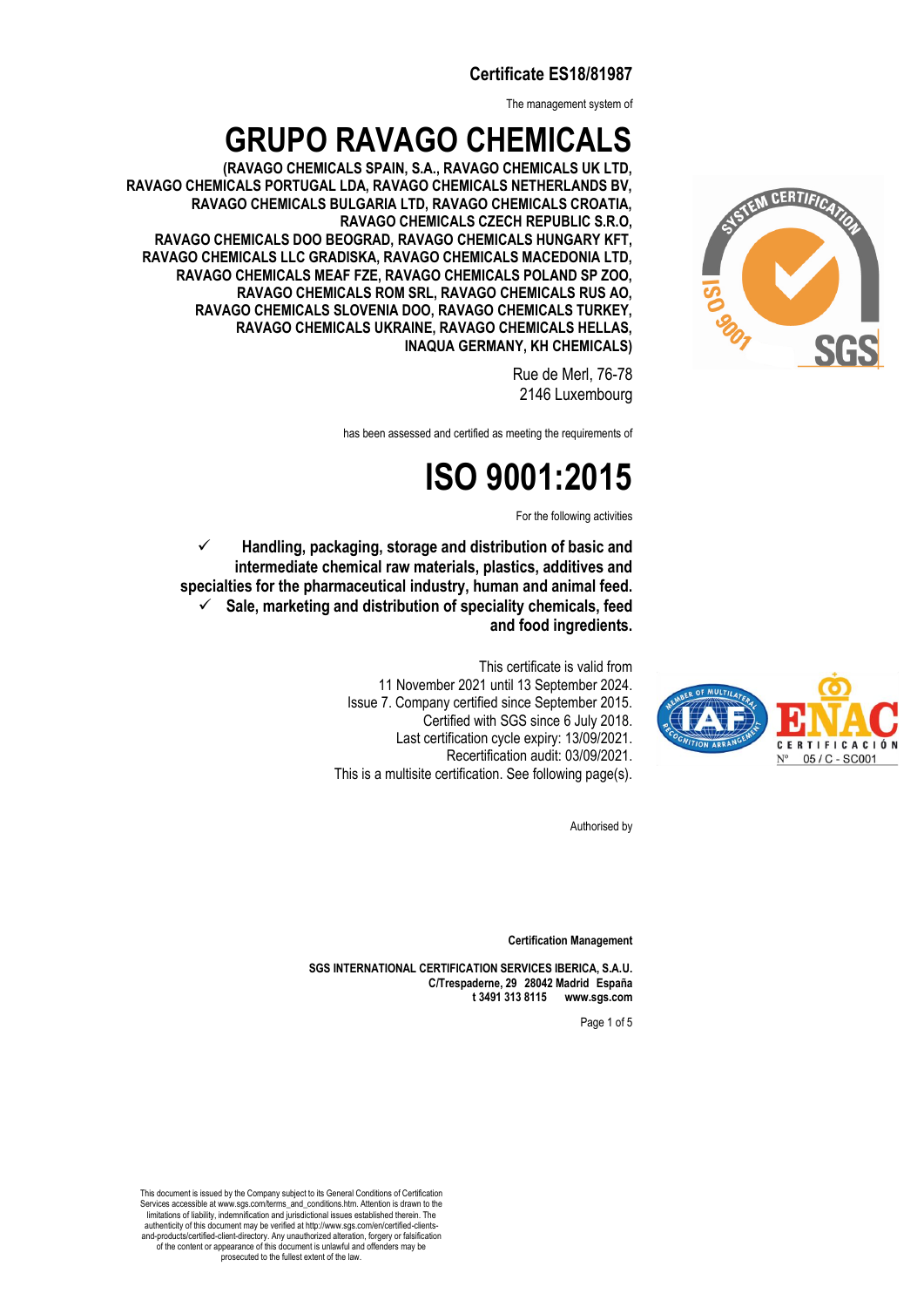### **GRUPO RAVAGO CHEMICALS**

**(RAVAGO CHEMICALS SPAIN, S.A., RAVAGO CHEMICALS UK LTD, RAVAGO CHEMICALS PORTUGAL LDA, RAVAGO CHEMICALS NETHERLANDS BV, RAVAGO CHEMICALS BULGARIA LTD, RAVAGO CHEMICALS CROATIA, RAVAGO CHEMICALS CZECH REPUBLIC S.R.O, RAVAGO CHEMICALS DOO BEOGRAD, RAVAGO CHEMICALS HUNGARY KFT, RAVAGO CHEMICALS LLC GRADISKA, RAVAGO CHEMICALS MACEDONIA LTD, RAVAGO RAVAGO CHEMICALS SLOVENIA DOO, RAVAGO CHEMICALS TURKEY, RAVAGO CHEMICALS UKRAINE, RAVAGO CHEMICALS HELLAS, INAQUA GERMANY, KH CHEMICALS) CHEMICALS MEAF FZE, RAVAGO CHEMICALS POLAND SP ZOO, RAVAGO CHEMICALS ROM SRL, RAVAGO CHEMICALS RUS AO,** 

## **ISO 9001:2015**

Issue 7

Sites where these activities are totally or partially carried out

✓ **RAVAGO CHEMICALS SPAIN, S.A. – Head Office: C/ Venezuela, 103, 4ª planta – 08019 Barcelona (Spain)**

**Handling, packaging, storage and distribution of basic and intermediate chemical raw materials,plastics, additives and specialties for the pharmaceutical industry, human and animal feed.**

**Sale, marketing and distribution of speciality chemicals, feed and food ingredients.**

✓ **RAVAGO CHEMICALS SPAIN, S.A.: C/ Venezuela, 103, 4ª planta – 08019 Barcelona (Spain)**

**Handling, packaging, storage and distribution of basic and intermediate chemical raw materials, plastics, additives and specialties for the pharmaceutical industry, human and animal feed.**

> ✓ **RAVAGO CHEMICALS SPAIN, S.A.: C/ Londres esq. Dublín, P.I. Torres de la Alameda 28813 Torres de la Alameda, Madrid (Spain)**

**Handling, packaging, storage and distribution of basic and intermediate chemical raw materials, plastics, additives and specialties for the pharmaceutical industry, human and animal feed.**

> ✓ **RAVAGO CHEMICALS SPAIN, S.A.: Ed. Trade Center, C/ Profesor Beltran Báguena, 4, Of. 105B - 46009 Valencia (Spain)**

**Handling, packaging, storage and distribution of basic and intermediate chemical raw materials, plastics, additives and specialties for the pharmaceutical industry, human and animal feed.**

> ✓ **RAVAGO CHEMICALS SPAIN, S.A.: P.A.E. Asuaran, Ed. Enekuri de Oficinas, 2ª planta, Dpto. 11 48950 Erandio, Bizkaia (Spain)**

**Handling, packaging, storage and distribution of basic and intermediate chemical raw materials, plastics, additives and specialties for the pharmaceutical industry, human and animal feed.**



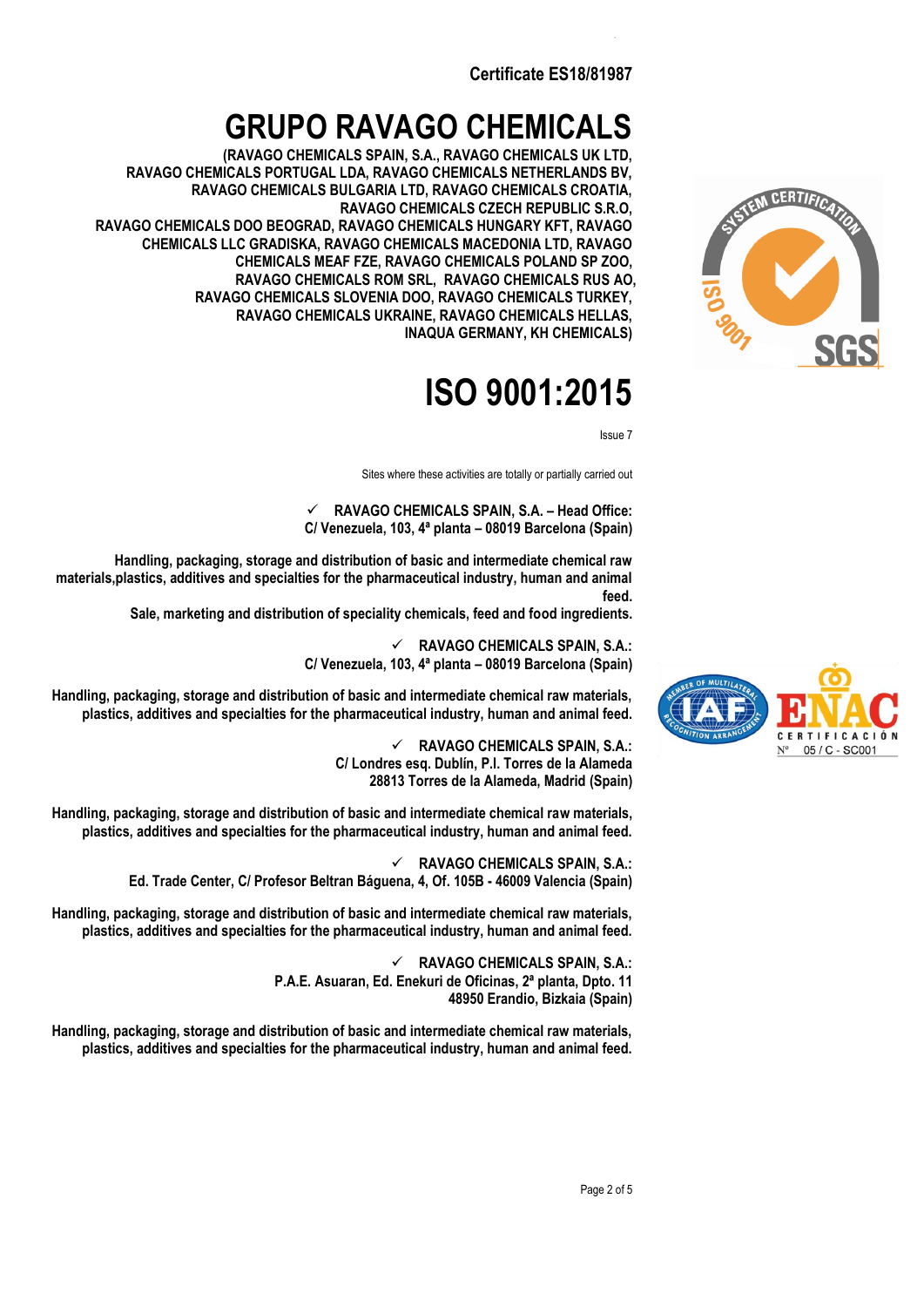### **GRUPO RAVAGO CHEMICALS**

**(RAVAGO CHEMICALS SPAIN, S.A., RAVAGO CHEMICALS UK LTD, RAVAGO CHEMICALS PORTUGAL LDA, RAVAGO CHEMICALS NETHERLANDS BV, RAVAGO CHEMICALS BULGARIA LTD, RAVAGO CHEMICALS CROATIA, RAVAGO CHEMICALS CZECH REPUBLIC S.R.O, RAVAGO CHEMICALS DOO BEOGRAD, RAVAGO CHEMICALS HUNGARY KFT, RAVAGO CHEMICALS LLC GRADISKA, RAVAGO CHEMICALS MACEDONIA LTD, RAVAGO RAVAGO CHEMICALS SLOVENIA DOO, RAVAGO CHEMICALS TURKEY, RAVAGO CHEMICALS UKRAINE, RAVAGO CHEMICALS HELLAS, INAQUA GERMANY, KH CHEMICALS) CHEMICALS MEAF FZE, RAVAGO CHEMICALS POLAND SP ZOO, RAVAGO CHEMICALS ROM SRL, RAVAGO CHEMICALS RUS AO,** 

## **ISO 9001:2015**

Issue 7

✓ **RAVAGO CHEMICALS UK, LTD: Unit 1, Fordham House, Newmarket Road - CB7 5LL Fordham, Ely (United Kingdom)**

**Sale, marketing and distribution of speciality chemicals, feed and food ingredients.**

✓ **RAVAGO CHEMICALS PORTUGAL, LDA: Rua Abade Mondegor , 175 - 4455-489 Perafita, Oporto (Portugal)**

**Sale, marketing and distribution of speciality chemicals, feed and food ingredients.**

✓ **RAVAGO CHEMICALS NETHERLANDS BV: Neptunusstraat, 15 - 2132 JA Hoofddorp (Netherlands)**

**Sale, marketing and distribution of speciality chemicals, feed and food ingredients.**

✓ **RAVAGO CHEMICALS BULGARIA, LTD: 12 Obelsko Shosse, Blvd. Floor 2, District Lulin - 1360 Sofia (Bulgaria)**

**Sale, marketing and distribution of speciality chemicals, feed and food ingredients.**

✓ **RAVAGO CHEMICALS CROATIA: Ulica Kreše Golika, 5 – 10090 Zagreb (Croatia)**

**Sale, marketing and distribution of speciality chemicals, feed and food ingredients.**

✓ **RAVAGO CHEMICALS CZECH REPUBLIC S.R.O.: Údolni 212/1 - 14700 Praha-4 (Czech Republic)**

**Sale, marketing and distribution of speciality chemicals, feed and food ingredients.**

✓ **RAVAGO CHEMICALS HUNGARY, KFT: Hengermalom Utca, 47/A - 1117 Budapest (Hungary)**

**Sale, marketing and distribution of speciality chemicals, feed and food ingredients.**



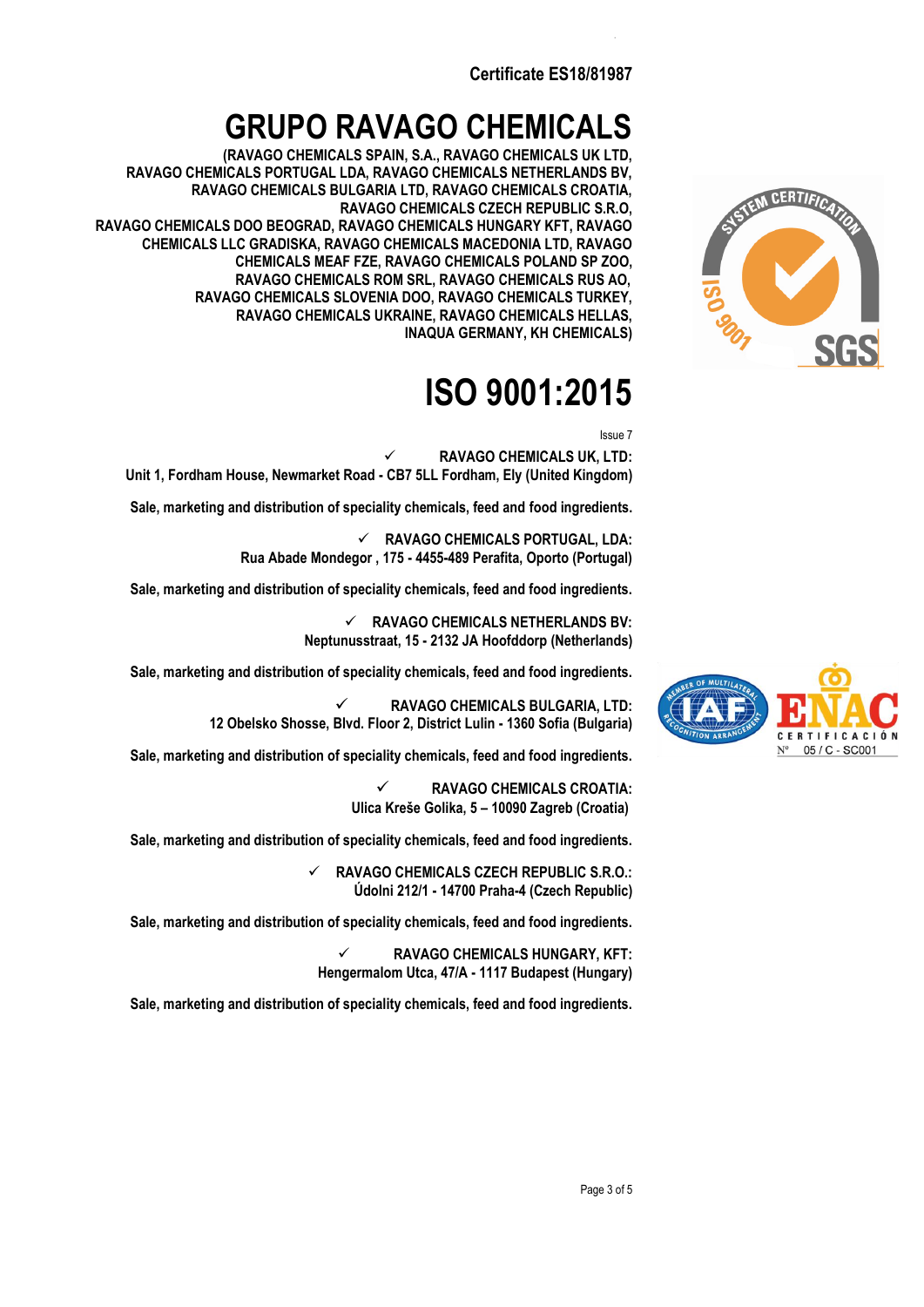## **GRUPO RAVAGO CHEMICALS**

**(RAVAGO CHEMICALS SPAIN, S.A., RAVAGO CHEMICALS UK LTD, RAVAGO CHEMICALS PORTUGAL LDA, RAVAGO CHEMICALS NETHERLANDS BV, RAVAGO CHEMICALS BULGARIA LTD, RAVAGO CHEMICALS CROATIA, RAVAGO CHEMICALS CZECH REPUBLIC S.R.O, RAVAGO CHEMICALS DOO BEOGRAD, RAVAGO CHEMICALS HUNGARY KFT, RAVAGO CHEMICALS LLC GRADISKA, RAVAGO CHEMICALS MACEDONIA LTD, RAVAGO RAVAGO CHEMICALS SLOVENIA DOO, RAVAGO CHEMICALS TURKEY, RAVAGO CHEMICALS UKRAINE, RAVAGO CHEMICALS HELLAS, INAQUA GERMANY, KH CHEMICALS) CHEMICALS MEAF FZE, RAVAGO CHEMICALS POLAND SP ZOO, RAVAGO CHEMICALS ROM SRL, RAVAGO CHEMICALS RUS AO,** 

# **ISO 9001:2015**

Issue 7

✓ **RAVAGO CHEMICALS DOO BEOGRAD: Cara Dusana, 207A - 11080 Zemun (Serbia)**

**Sale, marketing and distribution of speciality chemicals, feed and food ingredients.**

✓ **RAVAGO CHEMICAL LLC GRADISKA: Trg Jevrejskih Stradanja bb - 78400 Gradiska (Bosnia Herzegovina)**

**Sale, marketing and distribution of speciality chemicals, feed and food ingredients.**

✓ **RAVAGO CHEMICALS MACEDONIA, LTD: Gazi Baba, St. Pero Nakov, 144, Karaorman – 1000 Skopje (Republic of Macedonia)** 

**Sale, marketing and distribution of speciality chemicals, feed and food ingredients.**

**jebel Ali Free Zone , Dubai (United Arab Emirates)**  ✓ **RAVAGO CHEMICALS MEAF FZE: PO BOX 26139, PLOT S41001A, Street no. S1100- South Zone 4,**

**Sale, marketing and distribution of speciality chemicals, feed and food ingredients.**

✓ **RAVAGO CHEMICALS POLAND SP ZOO: ul. Brechta, 7 - 03-472 Warsaw (Poland)**

**Sale, marketing and distribution of speciality chemicals, feed and food ingredients.**

✓ **RAVAGO CHEMICALS ROM SRL : Soseaua Odaii, 283-285 sector 1 - 011865 Bucharest (Romania)**

**Sale, marketing and distribution of speciality chemicals, feed and food ingredients.**